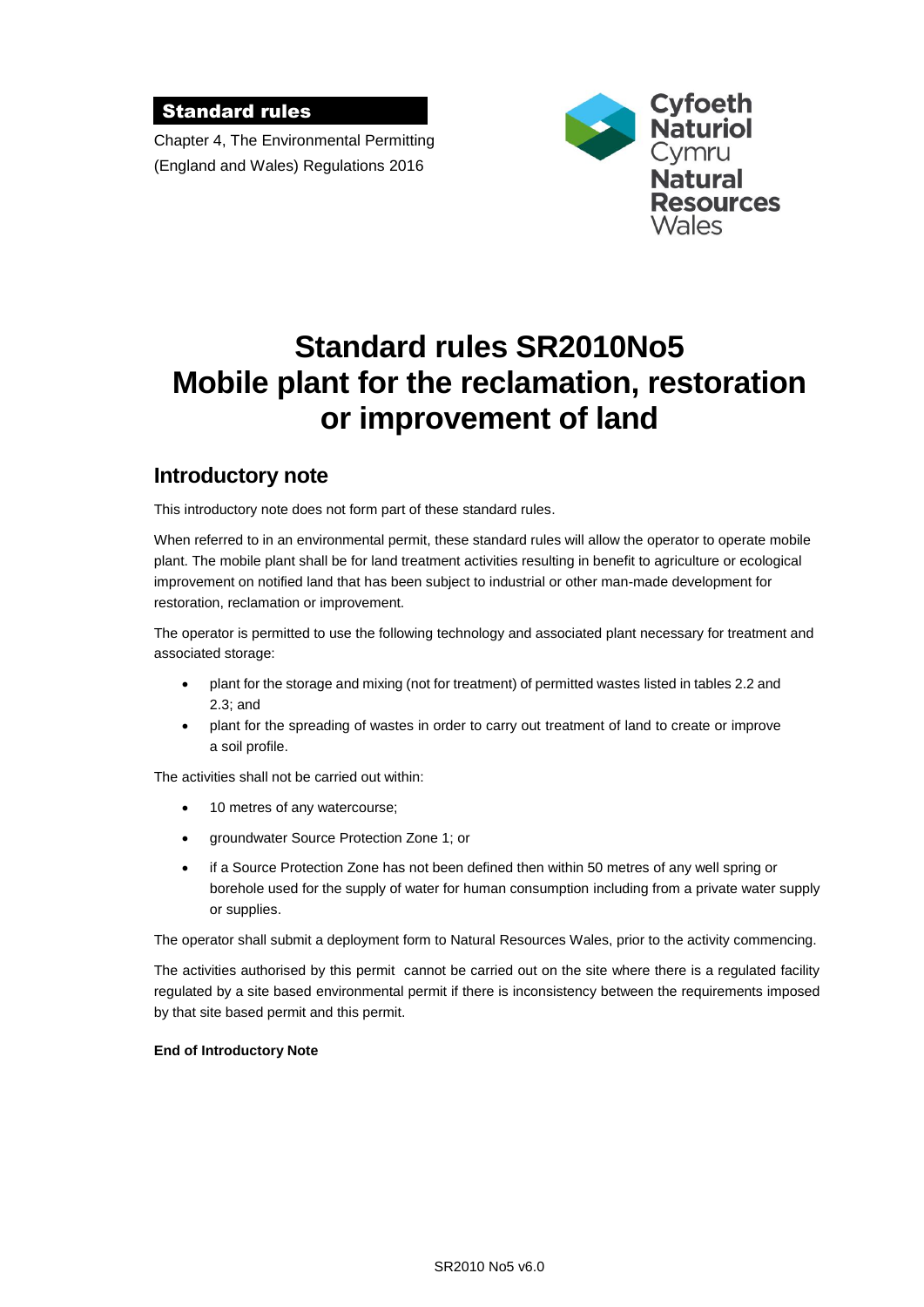# **Rules**

## **1 – Management**

### **1.1 General management**

- 1.1.1 The operator shall manage and operate the activities:
	- (a) in accordance with a written management system that identifies and minimises risks of pollution, including those arising from operations, maintenance, accidents, incidents, nonconformances, closure and those drawn to the attention of the operator as a result of complaints; and
	- (b) using sufficient competent persons and resources.
- 1.1.2 Records demonstrating compliance with rule 1.1.1 shall be maintained.
- 1.1.3 Any person having duties that are or may be affected by the matters set out in these standard rules shall have convenient access to a copy of them kept at or near the place where those duties are carried out.
- 1.1.4 The operator shall comply with the requirements of an approved competence scheme.

### **1.2 Avoidance, recovery and disposal of wastes produced by the activities**

- 1.2.1 The operator shall take appropriate measures to ensure that:
	- (a) the waste hierarchy referred to in Article 4 of the Waste Framework Directive is applied to the generation of waste by the activities; and
	- (b) any waste generated by the activities is treated in accordance with the waste hierarchy referred to in Article 4 of the Waste Framework Directive; and
	- (c) where disposal is necessary, this is undertaken in a manner which minimises its impact on the environment.
- 1.2.2 The operator shall review and record at least every four years whether changes to those measures should be made and take any further appropriate measures identified by a review.

# **2 – Operations**

### **2.1 Permitted activities**

2.1.1 The operator is only authorised to carry out the activities specified in table 2.1 below ("the activities").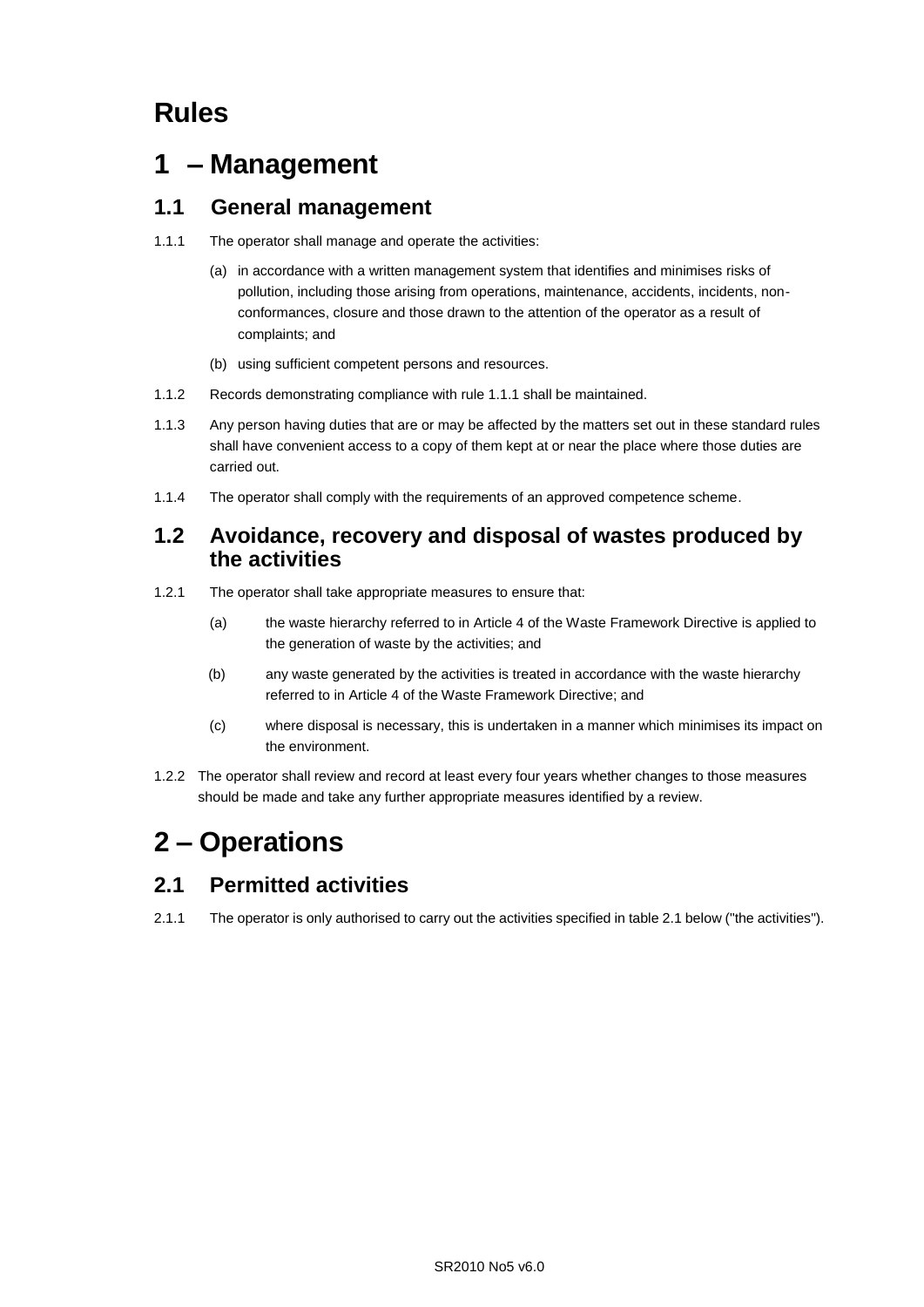| <b>Table 2.1 Activities</b>                                                          |                                                                                                                                                                                                    |  |
|--------------------------------------------------------------------------------------|----------------------------------------------------------------------------------------------------------------------------------------------------------------------------------------------------|--|
| <b>Description of activities</b>                                                     | <b>Limits of activities</b>                                                                                                                                                                        |  |
| R13: Storage of wastes pending the operation<br>numbered R <sub>10</sub> .           | Secure storage of waste listed in tables 2.2 and 2.3,<br>at the place where it is to be used for land treatment.                                                                                   |  |
|                                                                                      | For each deployment no more than 3000 tonnes in<br>total of waste shall be stored at any one time. Of this<br>no more than 1250 tonnes shall be non-stackable<br>waste.                            |  |
|                                                                                      | No more than 3000 tonnes of waste shall be stored in<br>a location at any one time. Of this no more than 1250<br>tonnes shall be non-stackable waste.                                              |  |
|                                                                                      | Waste shall be stored for no longer than 12 months.                                                                                                                                                |  |
| R10: Land treatment resulting in benefit to<br>agriculture or ecological improvement | The use of mobile plant to treat land that has been<br>subject to industrial or other man-made development<br>where such treatment results in benefit to agriculture<br>or ecological improvement. |  |
|                                                                                      | The use of wastes listed in tables 2.2 and 2.3 for the<br>treatment of land that results in benefit to agriculture<br>or ecological improvement.                                                   |  |
|                                                                                      | Wastes listed in table 2.3 shall not be used to treat<br>land that is intended to be brought back into<br>agricultural use.                                                                        |  |
|                                                                                      | The quantity of waste applied per hectare shall not<br>exceed that in the agreed deployment form and in<br>any case no more than 5000 tonnes of waste shall be<br>spread per hectare.              |  |

- 2.1.2 At least 25 working days in advance of starting each land treatment activity Natural Resources Wales shall be notified using the deployment form LPD1. For each deployment the notified proposals shall be limited to:
	- (a) no more than 10 waste streams, and
	- (b) no more than 50 hectares.
- 2.1.3 Each notification shall contain an assessment that shows that benefit will be conferred by spreading of the waste. The assessment shall be made by a person with appropriate technical expertise and contain evidence demonstrating the reasons for their opinion.
- 2.1.4 The activities shall not begin at any site until Natural Resources Wales has agreed a deployment form in writing for that particular site.
- 2.1.5 The activities shall only be carried out in accordance with the requirements of the agreed deployment form unless otherwise agreed in writing by Natural Resources Wales.
- 2.1.6 Records demonstrating compliance with rules 2.1.3, 2.1.4 and 2.1.5 shall be maintained.
- 2.1.7 The activities shall not be carried out within:
	- (a) 10 metres of any watercourse;
	- (b) Groundwater Source Protection Zone 1; or
	- (c) if a Source Protection Zone has not been defined then within 50 metres of any well spring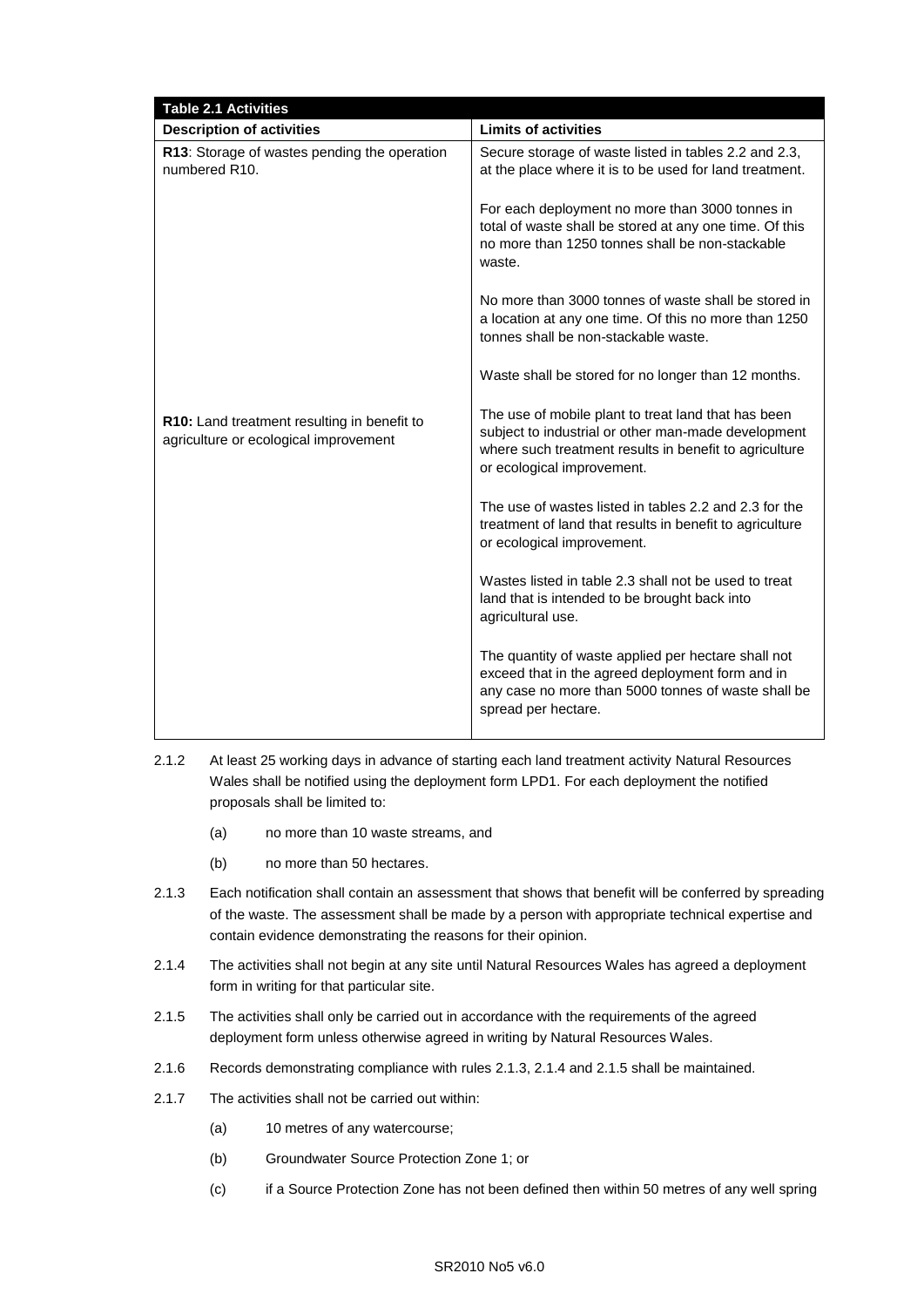or borehole used for the supply of water for human consumption including from a private water supply or supplies.

- 2.1.8 High readily available nitrogen wastes shall only be stored or spread within a groundwater Safeguard Zone for nitrate:
	- (a) in periods outside of the NVZ closed periods for spreading organic manure with high readily available nitrogen;
	- (b) at application rates of ≤ 50m3/ha, with a minimum 3 week gap between applications; and
	- (c) to a maximum application rate of 250 kg total N per any given hectare.

### **2.2 Waste acceptance**

- 2.2.1 Waste shall only be accepted if:
	- (a) it is of a type listed in tables 2.2 and / or 2.3 of these standard rules;
	- (b) it conforms to the description in the documentation supplied by the producer and holder; and
	- (c) it conforms to the agreed deployment form.
- 2.2.2 Records demonstrating compliance with rule 2.2.1 shall be maintained.

|               | Table 2.2 Waste types                                                                                                                                                        |
|---------------|------------------------------------------------------------------------------------------------------------------------------------------------------------------------------|
| Waste<br>Code | <b>Description</b>                                                                                                                                                           |
| 03            | WASTES FROM WOOD PROCESSING AND THE PRODUCTION OF PANELS AND<br>FURNITURE, PULP, PAPER AND CARDBOARD                                                                         |
| 03 03         | wastes from pulp, paper and cardboard production and processing                                                                                                              |
| 03 03 05      | de-inking sludges from paper recycling (consisting of de-inked paper sludge and de-inked<br>paper pulp only)                                                                 |
| 03 03 09      | lime mud waste                                                                                                                                                               |
| 03 03 10      | fibre rejects, fibre-, filler- and coating-sludges from mechanical separation (consisting of fibre<br>rejects and sludges including mineral based fillers and coatings only) |
| 03 03 11      | sludges from on-site effluent treatment other than those mentioned in 03 03 10                                                                                               |
| 10            | <b>WASTE FROM THERMAL PROCESSES</b>                                                                                                                                          |
| 10 01         | wastes from power stations and other combustion plants                                                                                                                       |
| 10 01 05      | calcium-based reaction wastes from flue-gas desulphurisation in solid form (consisting of Flue<br>gas gypsum (solid) only)                                                   |
| 10 01 07      | calcium-based reaction wastes from flue-gas desulphurisation in sludge form (consisting of<br>Flue gas gypsum (sludge) only)                                                 |
| 10 13         | wastes from manufacture of cement, lime and plaster and articles and products made<br>from them                                                                              |
| 10 13 04      | wastes from calcinations and hydration of lime                                                                                                                               |
| 10 13 12*     | solid wastes from gas treatment containing hazardous substances (consisting of cement kiln<br>dusts and by-pass dust only)                                                   |
| 10 13 13      | solid wastes from gas treatment other than those mentioned in 10 13 12 (consisting of cement<br>kiln dusts and by-pass dust only)                                            |
| 10 13 99      | wastes not otherwise specified (consisting of gypsum only)                                                                                                                   |
| 17            | CONSTRUCTION AND DEMOLITION WASTES (INCLUDING EXCAVATED SOIL FROM<br><b>CONTAMINATED SITES)</b>                                                                              |
| 1705          | soils (excluding excavated soils from contaminated sites), stones and dredgings                                                                                              |
| 17 05 04      | soil and stones other than those mentioned in 17 05 03 (consisting of topsoil, peat, subsoil and<br>stones only)                                                             |
| 17 05 06      | dredging spoil other than those mentioned in 17 05 05                                                                                                                        |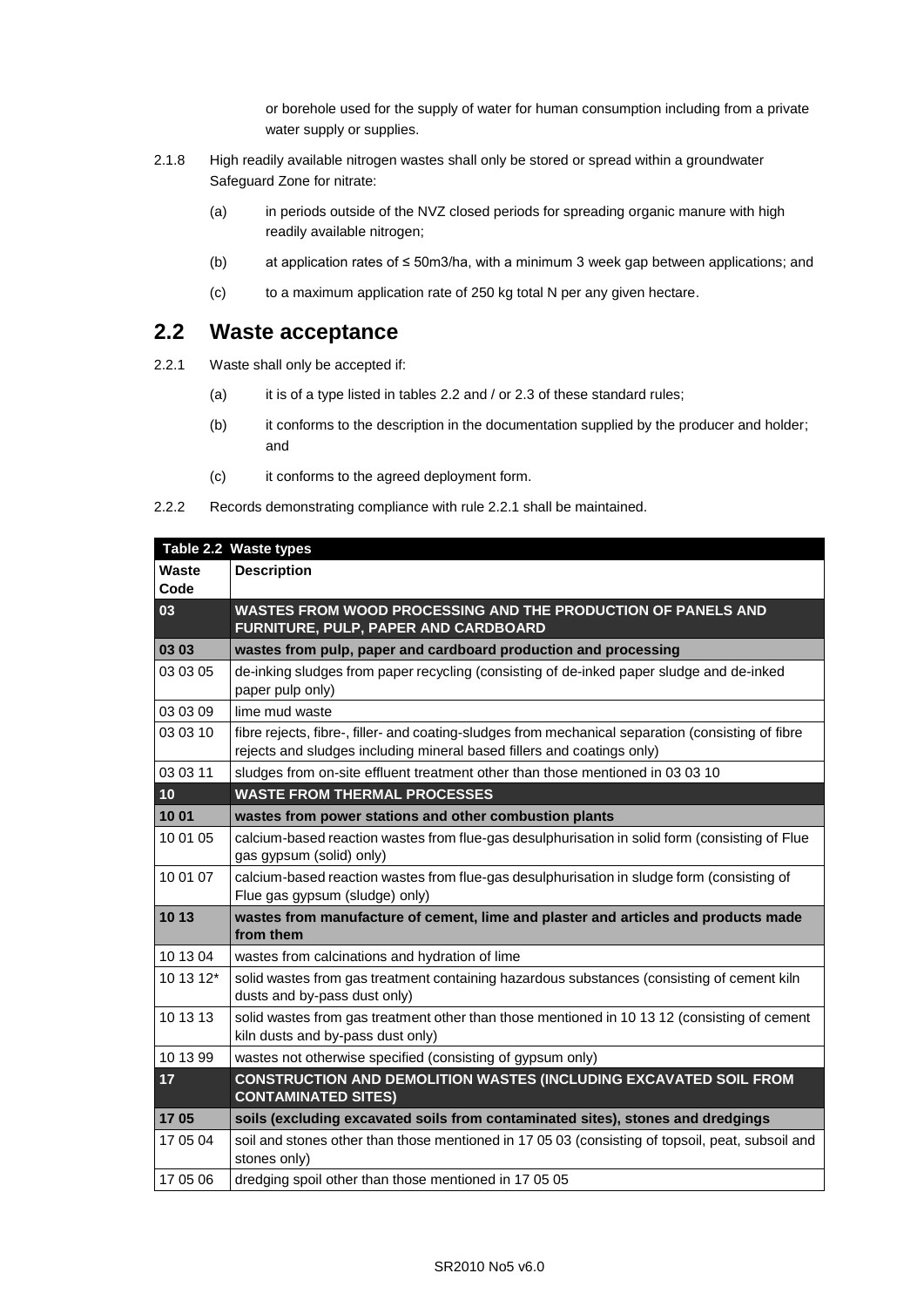| 19        | WASTE FROM WASTE MANAGEMENT FACILITIES, OFF-SITE WASTE WATER<br><b>TREATMENT PLANTS AND THE PREPARATION OF WATER INTENDED FOR HUMAN</b><br><b>CONSUMPTION AND WATER FOR INDUSTRIAL USE</b>        |
|-----------|---------------------------------------------------------------------------------------------------------------------------------------------------------------------------------------------------|
| 1902      | wastes from physico/chemical treatments of waste (including dechromatation,<br>decyanidation, neutralisation)                                                                                     |
| 19 02 03  | premixed wastes composed only of non-hazardous wastes (consisting of cement kiln dust and<br>by-pass dust from cement kilns conditioned with water only)                                          |
| 19 02 04* | premixed wastes composed of at least one hazardous waste (consisting of cement kiln dust<br>and by-pass dust from cement kilns conditioned with water only)                                       |
| 1905      | wastes from aerobic treatment of waste                                                                                                                                                            |
| 19 05 03  | off-specification compost (consisting of compost from source segregated biodegradable waste<br>only)                                                                                              |
| 1906      | waste from anaerobic treatment of waste                                                                                                                                                           |
| 19 06 05  | liquor from anaerobic treatment of animal and vegetable waste (consisting of treatment of<br>source segregated biodegradable waste only)                                                          |
| 19 06 06  | digestate from anaerobic treatment of animal and vegetable waste (consisting of whole<br>digestate and fibre digestate from anaerobic treatment of source segregated biodegradable<br>waste only) |
| 1909      | wastes from the preparation of water intended for human consumption or water for<br>industrial use                                                                                                |
| 19 09 02  | sludges from water clarification                                                                                                                                                                  |
| 19 12     | wastes from the mechanical treatment of waste (for example sorting, crushing,<br>compacting, pelletising) not otherwise specified                                                                 |
| 19 12 12  | other wastes (including mixtures of materials) from mechanical treatment of wastes other than<br>those mentioned in 19 12 11 (consisting of recycled gypsum from plasterboard only)               |

| Table 2.3 Waste types |                                                                                                                                                                                                                                                   |  |
|-----------------------|---------------------------------------------------------------------------------------------------------------------------------------------------------------------------------------------------------------------------------------------------|--|
| Waste<br>Code         | <b>Description</b>                                                                                                                                                                                                                                |  |
| 19                    | WASTE FROM WASTE MANAGEMENT FACILITIES, OFF-SITE WASTE WATER<br>TREATMENT PLANTS AND THE PREPARATION OF WATER INTENDED FOR HUMAN<br><b>CONSUMPTION AND WATER FOR INDUSTRIAL USE</b>                                                               |  |
| 1905                  | wastes from the aerobic treatment of waste                                                                                                                                                                                                        |  |
| 19 05 03              | off-specification compost (consisting of compost from source segregated biodegradable waste<br>and sludges from treatment of urban waste water only)                                                                                              |  |
| 19 05 99              | wastes not otherwise specified (consisting of compost derived from non-source segregated<br>biodegradable waste only)                                                                                                                             |  |
| 1906                  | wastes from the anaerobic treatment of waste                                                                                                                                                                                                      |  |
| 19 06 03              | liquor from anaerobic treatment of municipal waste (consisting of liquor from anaerobic<br>treatment of non-source segregated biodegradable waste only)                                                                                           |  |
| 19 06 04              | digestate from anaerobic treatment of municipal waste (consisting of whole digestate and fibre<br>digestate from anaerobic treatment of non-source segregated biodegradable waste only)                                                           |  |
| 19 06 06              | digestate from anaerobic treatment of animal and vegetable waste (consisting of whole<br>digestate and fibre digestate from anaerobic treatment of source segregated biodegradable<br>waste and sludges from treatment of urban waste water only) |  |
| 1908                  | waste from waste water treatment plants                                                                                                                                                                                                           |  |
| 19 08 02              | waste from desanding (consisting of washed sewage grit only)                                                                                                                                                                                      |  |
| 19 08 05              | sludges from treatment of urban waste water                                                                                                                                                                                                       |  |
| 19 12                 | Wastes from the mechanical treatment of waste (for example sorting, crushing,                                                                                                                                                                     |  |
|                       | compacting, pelletising) not otherwise specified                                                                                                                                                                                                  |  |
| 19 12 12              | other wastes (including mixtures of materials) from mechanical treatment of wastes other than                                                                                                                                                     |  |
|                       | those mentioned in 19 12 11 (consisting of soil substitutes only)                                                                                                                                                                                 |  |
| 19 13                 | wastes from soil and groundwater remediation                                                                                                                                                                                                      |  |
| 19 13 04              | sludges from soil remediation other than those mentioned in 19 13 03                                                                                                                                                                              |  |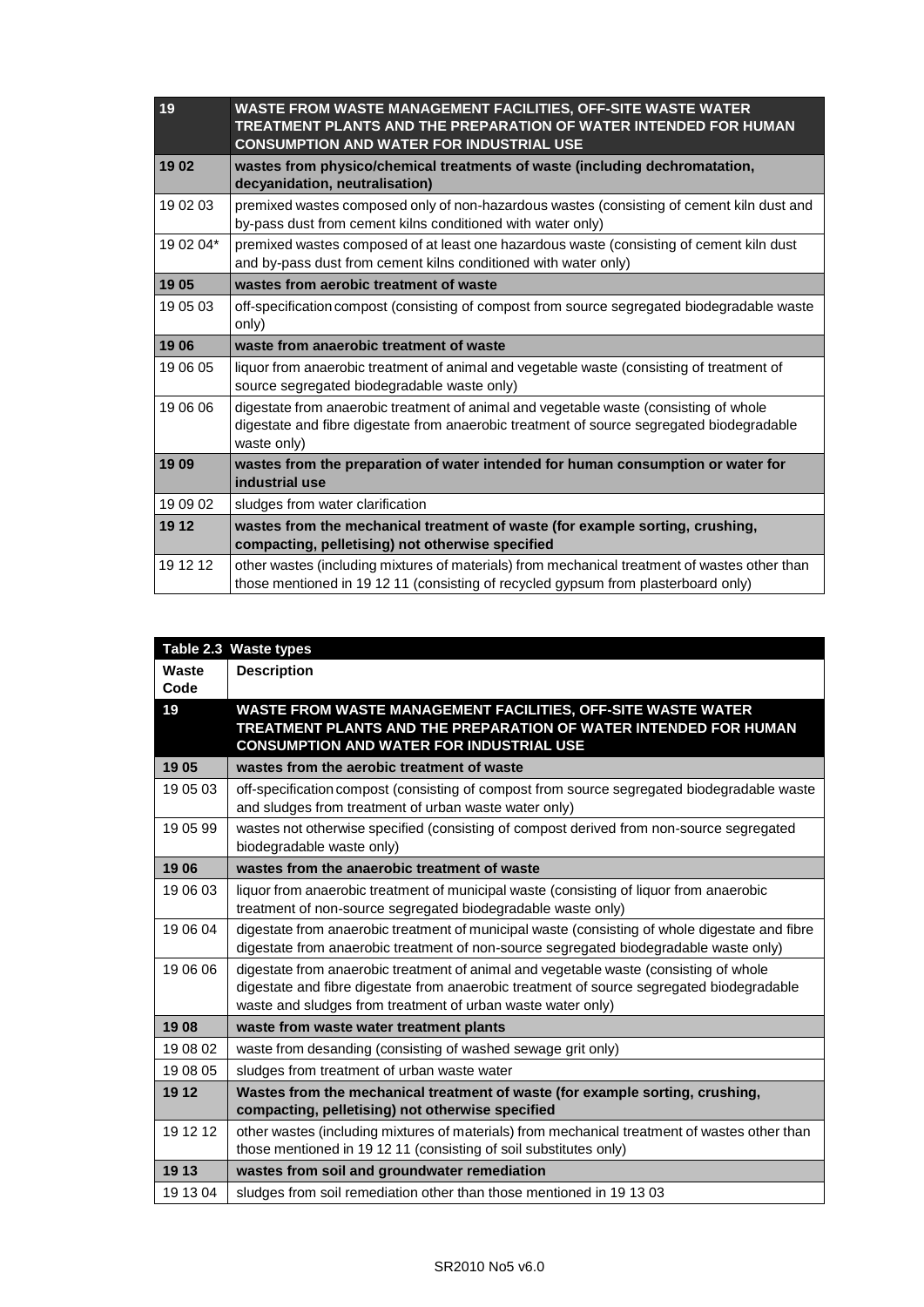### **2.3 Operating techniques**

2.3.1 The activities shall be operated using the techniques and in the manner described in Table 2.4 below.

#### **Table 2.4 Operating techniques**

- 1. All non-stackable waste shall be stored within a secure container (including lagoons).
- 2. Non-stackable waste shall not be stored within 0.3 metres of the top of an open storage container or within 0.75 metres of the top of a lagoon.
- 3. Field heaps shall occupy as small a surface area as is practically required to support the heap and prevent it from collapsing and must not be located within 30m of surface water if the land is steeply sloping.
- 2.3.2 Waste must not be spread on land if:
	- (a) the land has been frozen for 12 hours or more in the preceding 24 hours;
	- (b) the land is waterlogged, frozen or snow covered.

# **3 – Emissions and monitoring**

### **3.1 Emissions to air, water or land**

- 3.1.1 There shall be no point source emissions to land, except from the sources listed in the agreed deployment form.
- 3.1.2 The limits given in the agreed deployment form shall not be exceeded.

### **3.2 Emissions of substances not controlled by emission limits**

- 3.2.1. Emissions of substances not controlled by emission limits (excluding odour) shall not cause pollution. The operator shall not be taken to have breached this rule if appropriate measures, including, but not limited to, those specified in any approved emissions management plan, have been taken to prevent or where that is not practicable, to minimise, those emissions.
- 3.2.2 The operator shall:
	- (a) if notified by Natural Resources Wales that the activities are giving rise to pollution, submit to Natural Resources Wales for approval within the period specified, an emissions management plan;
	- (b) implement the approved emissions management plan, from the date of approval, unless otherwise agreed in writing by Natural Resources Wales.
- 3.2.3 All liquids in containers, whose emission to water or land could cause pollution, shall be provided with secondary containment, unless the operator has used other appropriate measures to prevent or where that is not practicable, to minimise, leakage and spillage from the primary container.
- 3.2.4 High readily available nitrogen wastes shall be covered to prevent, or where that is not practicable, to minimise the loss of ammonia when stored within 200 metres of a European Site, Ramsar Site or a Site of Special Scientific Interest (SSSI).

### **3.3 Odour**

- 3.3.1 Emissions from the activities shall be free from odour at levels likely to cause pollution outside the site, as perceived by an authorised officer of Natural Resources Wales, unless the operator has used appropriate measures, including, but not limited to, those specified in any approved odour management plan, to prevent or where that is not practicable, to minimise, the odour.
- 3.3.2 (a) maintain and implement an odour management plan;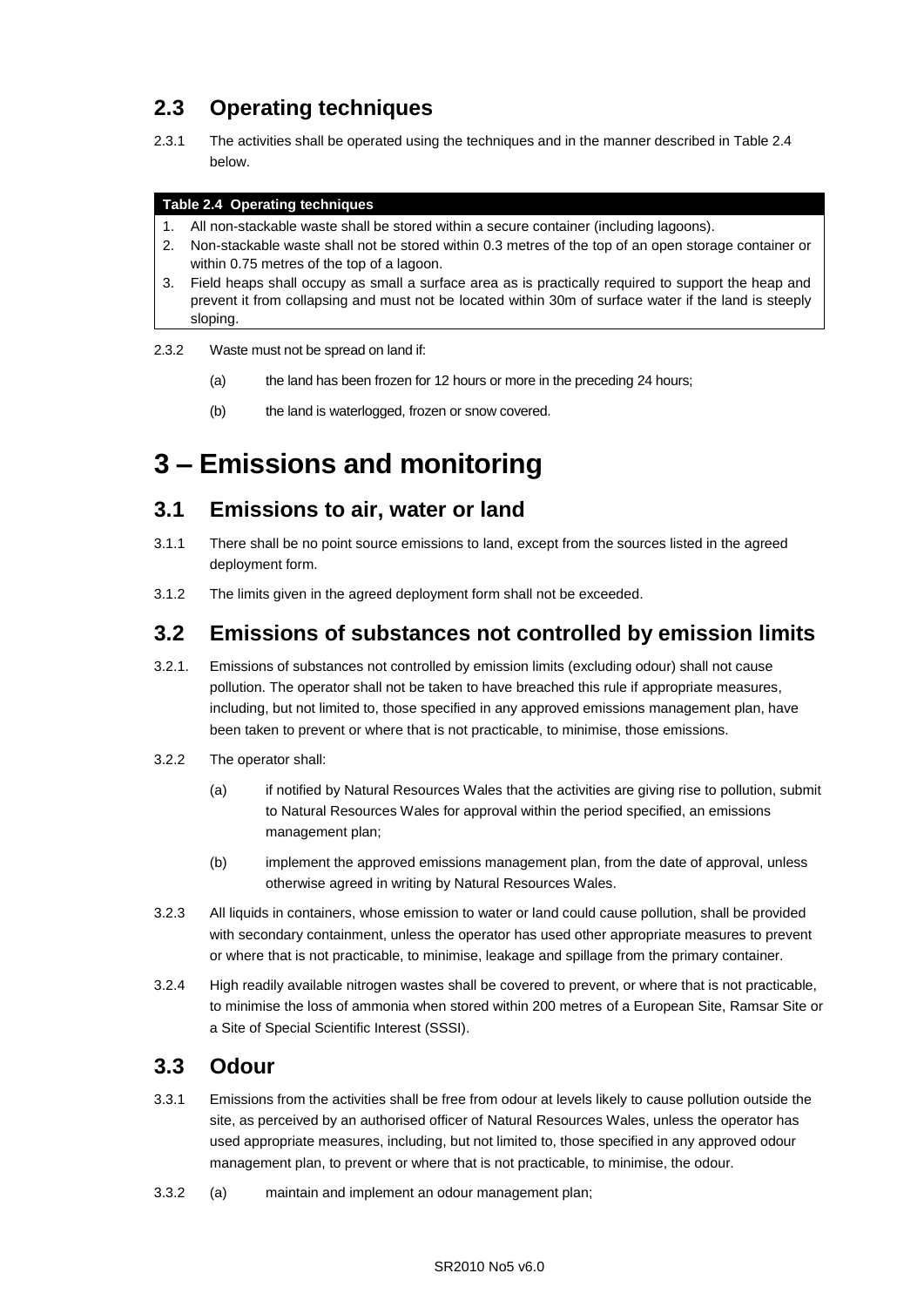- (b) if notified by Natural Resources Wales that the activities are giving rise to pollution outside the site due to odour, submit to Natural Resources Wales for approval within the specified period, a revised odour management plan;
- (c) implement any approved revised odour management plan from the date of approval, unless otherwise agreed in writing by Natural Resources Wales.

### **3.4 Noise and vibration**

- 3.4.1 Emissions from the activities shall be free from noise and vibration at levels likely to cause pollution outside the site, as perceived by an authorised officer of Natural Resources Wales, unless the operator has used appropriate measures, including, but not limited to, those specified in any approved noise and vibration management plan, to prevent or where that is not practicable, to minimise, the noise and vibration.
- 3.4.2 The operator shall:
	- (a) if notified by Natural Resources Wales that the activities are giving rise to pollution outside the site due to noise and vibration, submit to Natural Resources Wales for approval within the period specified, a noise and vibration management plan;
	- (b) implement the approved noise and vibration management plan, from the date of approval, unless otherwise agreed in writing by Natural Resources Wales.

## **4 – Information**

### **4.1 Records**

- 4.1.1 All records required to be made by these standard rules shall:
	- (a) be legible;
	- (b) be made as soon as reasonably practicable;
	- (c) if amended, be amended in such a way that the original and any subsequent amendments remain legible or are capable of retrieval; and
	- (d) be retained, unless otherwise agreed by Natural Resources Wales, for at least 6 years from the date when the records were made.
- 4.1.2 The operator shall keep on site all records, plans and the management system required to be maintained by these standard rules, unless otherwise agreed in writing by Natural Resources Wales.

### **4.2 Reporting**

- 4.2.1 The operator shall send all reports and notifications required by these standard rules to Natural Resources Wales using the contact details supplied in writing by Natural Resources Wales.
- 4.2.2 Within one month of the end of each quarter, the operator shall submit to Natural Resources Wales using the form made available for the purpose, the information specified on the form relating to the site and the waste accepted and removed from it during the previous quarter.

### **4.3 Notifications**

- 4.3.1 Natural Resources Wales shall be notified without delay following the detection of:
	- (a) any malfunction, breakdown or failure of equipment or techniques, accident or emission of a substance not controlled by an emission limit which has caused, is causing or may cause significant pollution;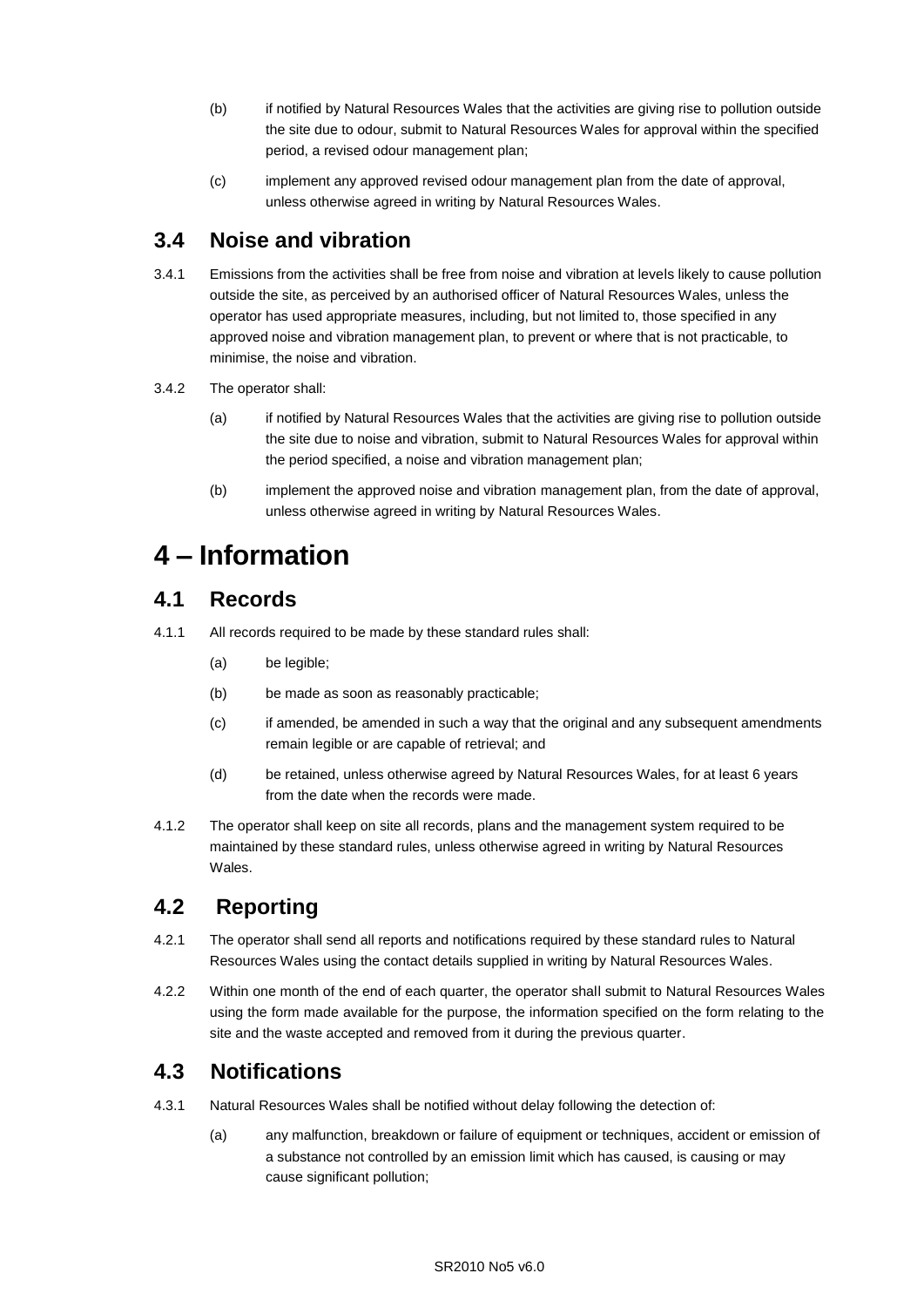- (b) the breach of a limit specified in these standard rules; or
- (c) any significant adverse environmental effects.
- 4.3.2 Written confirmation of actual or potential pollution incidents and breaches of emission limits shall be submitted within 24 hours.
- 4.3.3 Where Natural Resources Wales has requested in writing that it shall be notified when the operator is to undertake monitoring and/or spot sampling, the operator shall inform Natural Resources Wales when the relevant monitoring and/or spot sampling is to take place. The operator shall provide this information to Natural Resources Wales at least 14 days before the date the monitoring is to be undertaken.
- 4.3.4 Natural Resources Wales shall be notified at least 48 hours but no more than 7 days in advance of the intention to commence spreading operations. In the event that spreading operations stop for more than 7 days Natural Resources Wales shall be notified at least 48 hours but no more than 7 days in advance of the intention to recommence spreading.
- 4.3.5 Natural Resources Wales shall be notified within 14 days of the occurrence of the following matters except where such disclosure is prohibited by Stock Exchange rules:
	- a) Where the operator is a registered company:
		- any change in the operator's trading name, registered name or registered office address; and
		- any steps taken with a view to the operator going into administration, entering into a company voluntary arrangement or being wound up.
	- b) Where the operator is a corporate body other than a registered company:
		- any change in the operator's name or address; and
		- any steps taken with a view to the dissolution of the operator.
	- c) In any other case:
		- the death of any of the named operators (where the operator consists of more than one named individual);
		- any change in the operator's name(s) or address(es); and
		- any steps taken with a view to the operator, or any one of them, going into bankruptcy, entering into a composition or arrangement with creditors, or, in the case them being in a partnership, dissolving the partnership.
- 4.3.6 The operator shall notify Natural Resources Wales at least 7 days prior to commencement of agreed deployment.

### **4.4 Interpretation**

- 4.4.1 In these standard rules the expressions listed below shall have the meaning given.
- 4.4.2 In these standard rules references to reports and notifications mean written reports and notifications, except when reference is being made to notification being made "without delay", in which case it may be provided by telephone.

*"accident*" means an accident that may result in pollution.

*"agricultural land"* has the meaning given by section 109 of the Agriculture Act 1947 and includes land for the production of timber and non-food agricultural crops.

*"Annex II"* means Annex II to Directive 2008/98/EC of the European Parliament and of the Council on waste.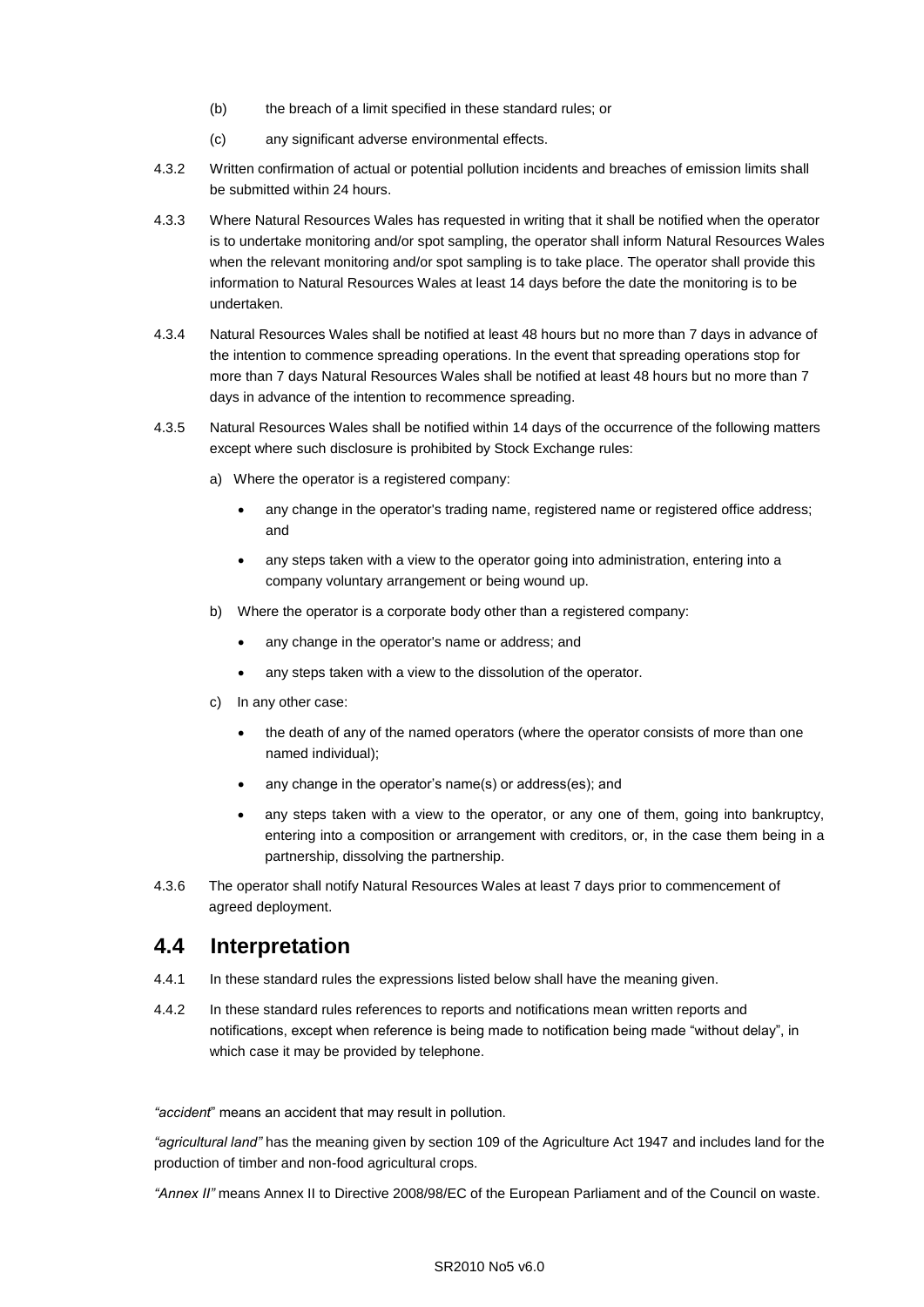*"authorised officer*" means any person authorised by Natural Resources Wales under section 108(1) of The Environment Act 1995 to exercise, in accordance with the terms of any such authorisation, any power specified in Section 108(4) of that Act*.*

*"deployment form"* means Natural Resources Wales form (LPD1) that requires site specific information and control measures to be provided and agreed prior to the use of any mobile plant.

*"domestic purposes*" has the same meaning as in section 218 of the Water Industry Act 1991.

*"emissions of substances not controlled by emission limits"* means emissions of substances to air, water or land from the activities, either from emission points specified in these standard rules or from other localised or diffuse sources, which are not controlled by an emission limit.

*"European Site"* means candidate or Special Area of Conservation and proposed or Special Protection Area in England and Wales, within the meaning of Council Directives 79/409/EEC on the conservation of wild birds and 92/43/EEC on the conservation of natural habitats and of wild flora and fauna and the Conservation of Habitats and Species Regulations 2010. Internationally designated Ramsar sites are dealt with in the same way as European sites as a matter of government policy and for the purpose of these rules will be considered as a European Site

*"food production purposes"* means the manufacturing, processing, preserving or marketing purposes with respect to food or drink for which water supplied to food production premises may be used, and for the purposes of this definition "food production purposes" means premises used for the purposes of a business of preparing food or drink for consumption otherwise than on the premises.

"frozen" means when the soil is frozen for more than 12 hours in the previous 24 hours. Days when soil is frozen overnight but thaws out during the day do not count.

*"groundwater"* means all water, which is below the surface of the ground in the saturation zone and in direct contact with the ground or subsoil.

*"groundwater Safeguard Zone"* has the meaning given in the document titled "Groundwater Protection: Principles and practice" (GP3) published by the Environment Agency in 2013

*"groundwater Source Protection Zone"* has the meaning given in the document titled "Groundwater Protection: Principles and practice" (GP3) published by the Environment Agency in 2013

*"hazardous property"* has the meaning in Annex lll of the Waste Framework Directive.

*"hazardous substance"* means a substance classified as hazardous as a consequence of fulfilling the criteria laid down in parts 2 to 5 of Annex I to Regulation (EC) No 1272/2008.

*"hazardous waste"* has the meaning given in the Hazardous Waste (Wales) Regulations 2005 (as amended).

"*high readily available nitrogen wastes*" has the meaning given in the Nitrate Pollution Prevention Regulations 2008 (as amended), i.e. organic wastes in which more than 30% of the total nitrogen content is available to the crop at the time of spreading

*"Natural Resources Wales*" means the Natural Resources Body for Wales established by article 3 of the Natural Resources Body for Wales (Establishment) Order 2012. The Natural Resources Body for Wales (Functions) Order 2013 transferred the relevant functions of the Countryside Council for Wales, and functions of the Environment Agency and the Forestry Commission in Wales to the Natural Resources Body for Wales.

"*NVZ closed periods*" has the meaning given in the Nitrates Pollution Prevention Regulations 2015

*"pollution"* means emissions as a result of human activity which may—

- (a) be harmful to human health or the quality of the environment,
- (b) cause offence to a human sense,
- (c) result in damage to material property, or